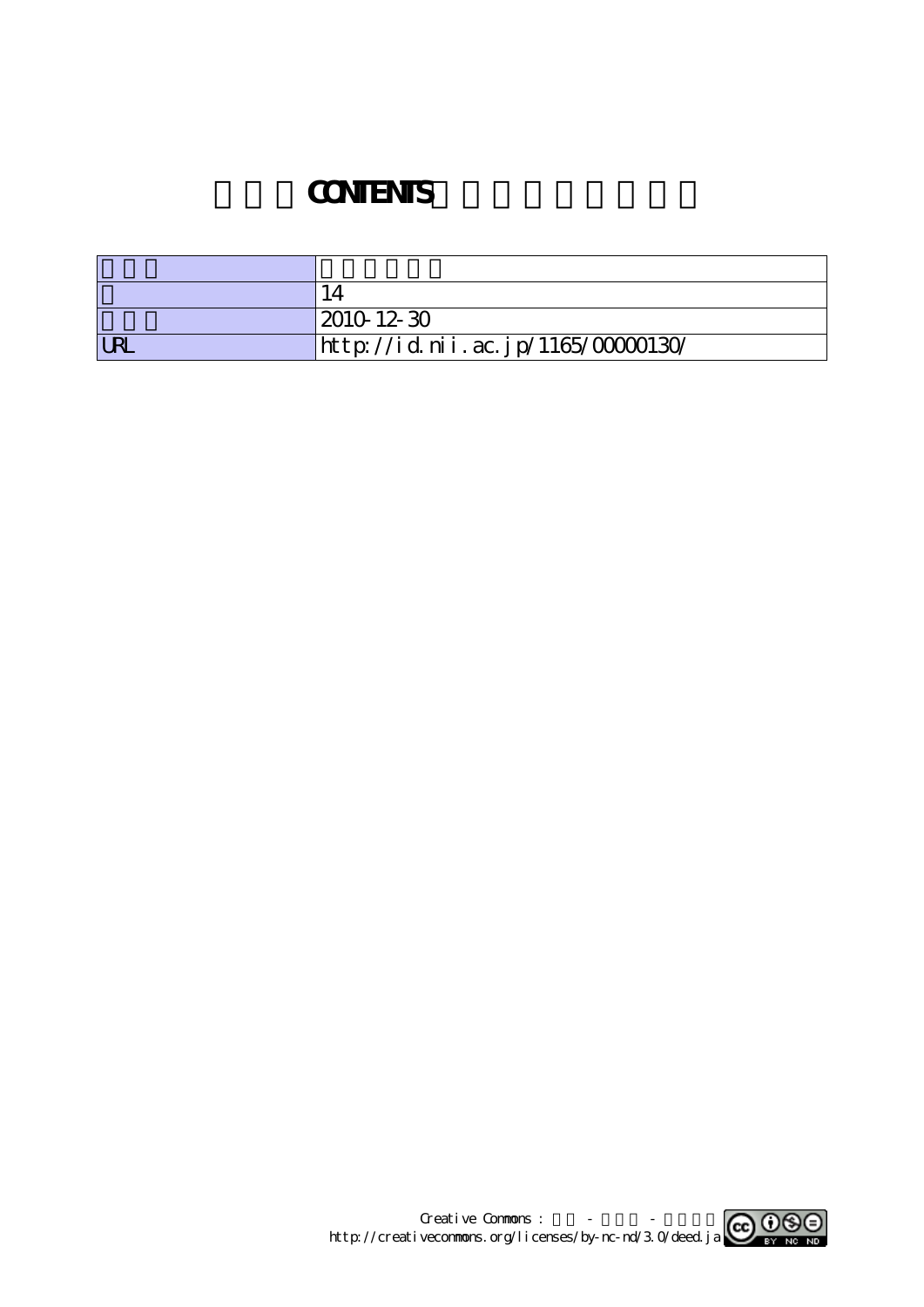## **CONTENTS**

| ARTICLES |  |
|----------|--|
|----------|--|

| A Critical Biography of Matsumoto Seicho, 1949 to 1951                                                                                                                                   | $\mathbf{1}$ |
|------------------------------------------------------------------------------------------------------------------------------------------------------------------------------------------|--------------|
| Between Bulgarian Past Passive Participles and Japanese                                                                                                                                  | 19           |
| From a Viewpoint of Comparison with Development Assistance                                                                                                                               | 33           |
| $-$ Using Video Clips from Youtube $-$                                                                                                                                                   | 51           |
| - A Process of Fostering the Literacy of Interpersonal Culture -                                                                                                                         | 61           |
| $-$ Report at development early stage and Preliminary evaluation $-$                                                                                                                     | 75           |
| - eine Wahlverwandtschaft -                                                                                                                                                              | 87           |
| A Developmental Acceleration of Adolescent Girls from the Perspective of ······························ TAGUCHI Kumiko<br>Menarche, Height and Weight                                    | 97           |
|                                                                                                                                                                                          | 113          |
|                                                                                                                                                                                          | 125          |
| 针对日语学习者的古典日语教育再思考……………………………………………………………HARUGUCHI Junichi<br>ー从学习者·日语教师·国语教师的视角来分析-                                                                                                      | 141          |
| 从华东理工大学出版社出版的《简明日语古文教程》来看……………………………………HARUGUCHI Junichi 153<br>针对日语学习者的古典日语语法教材中的问题                                                                                                     |              |
| A Theory of Syntactic Predicational Operators and its Physical and Geometrical Applications <b>WELT ACTED ACT ACT ACT ACT</b> Norimitsu 167<br>$-$ Revised Linguistic Quantum Theory $-$ |              |
| 일본어모국어화자 대학생의 한국어학습자의 의식조사 연구 …………………………… YANG Jeongsun<br>-대학에서 한국어수업을 통하여-                                                                                                             | 181          |
|                                                                                                                                                                                          | 191          |